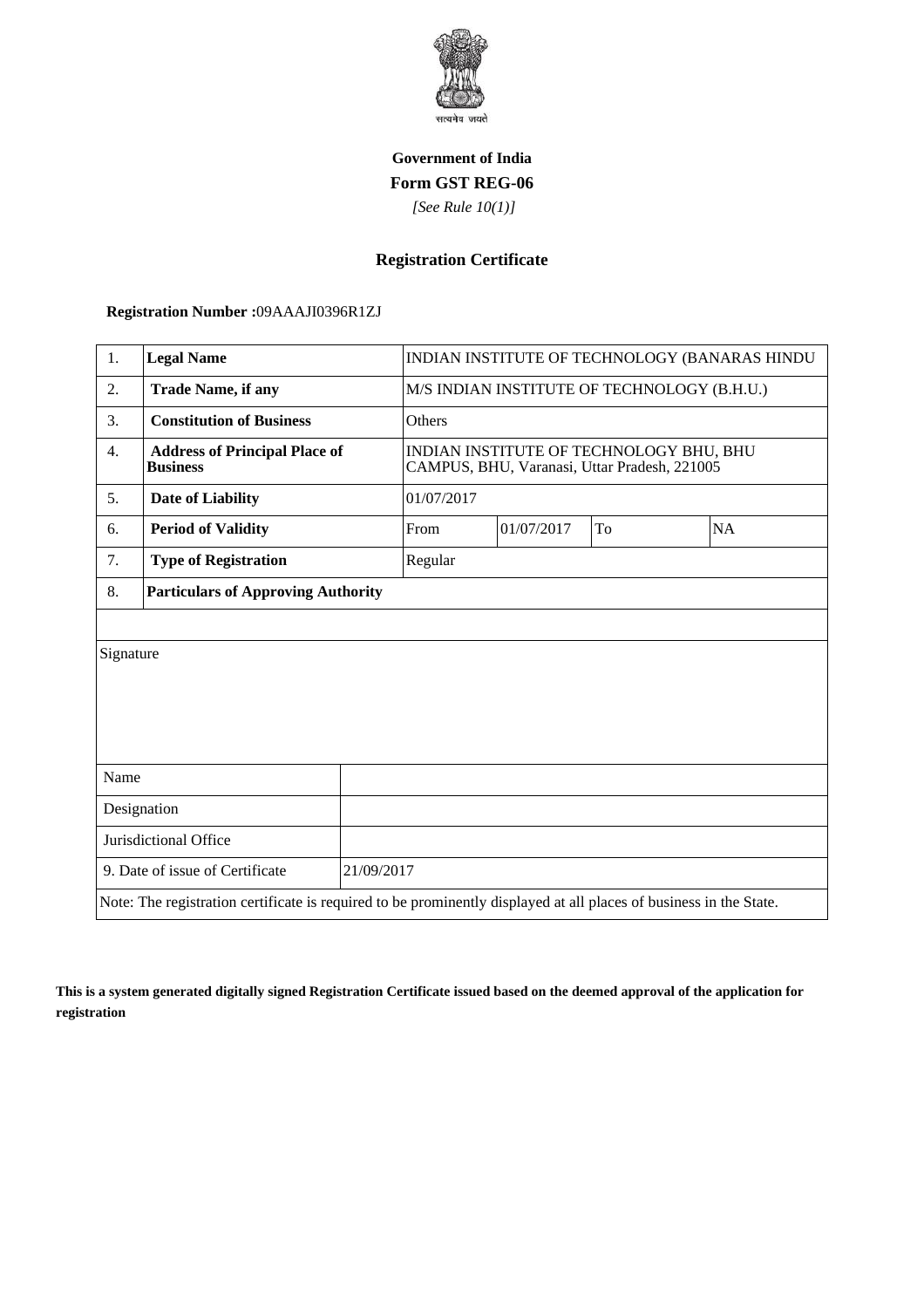

 GSTIN 09AAAJI0396R1ZJ Legal Name INDIAN INSTITUTE OF TECHNOLOGY (BANARAS HINDU UNIVERSITY) Trade Name, if any M/S INDIAN INSTITUTE OF TECHNOLOGY (B.H.U.)

## **Details of Additional Places of Business**

Total Number of Additional Places of Business in the State 0